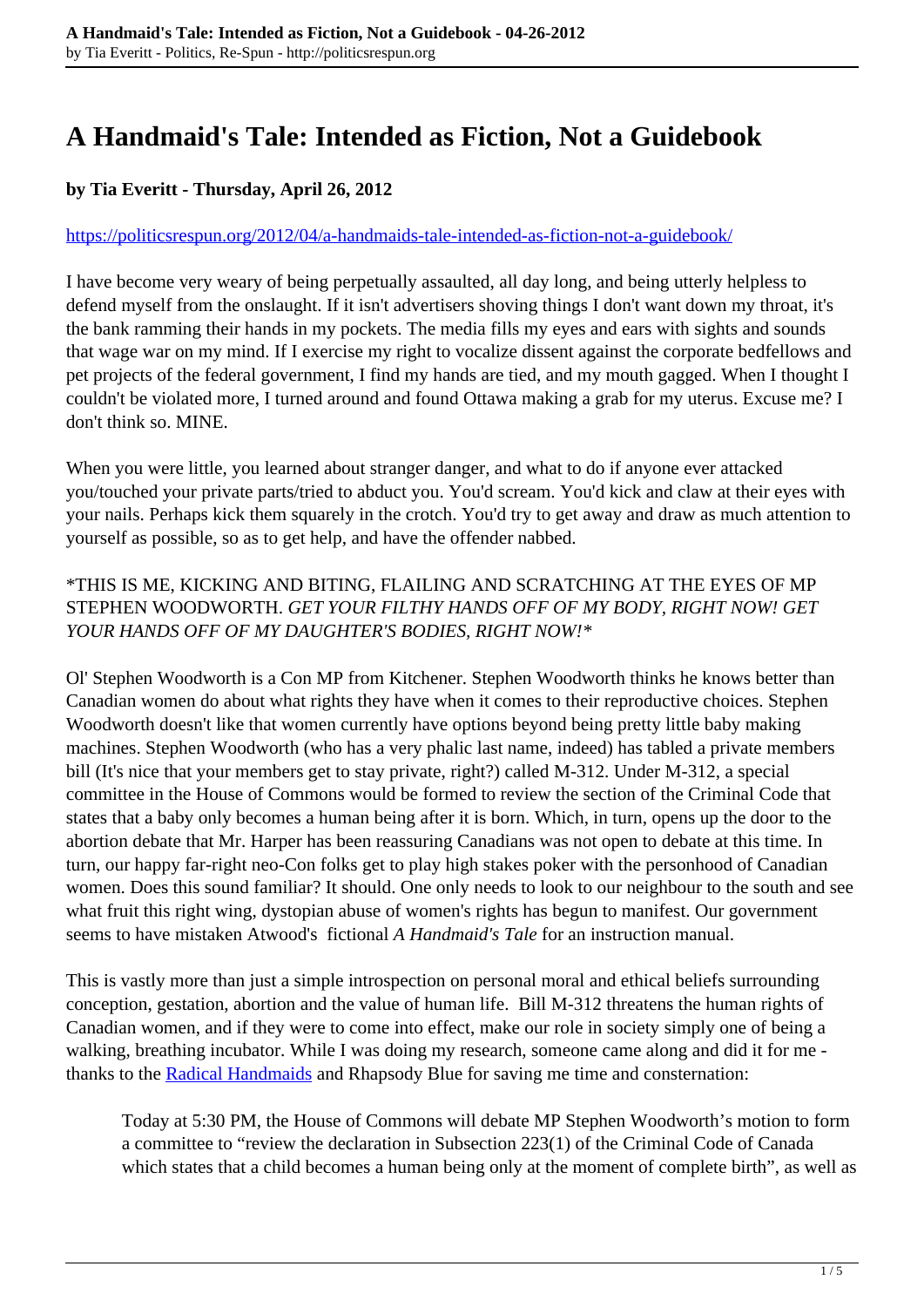answer several subsequent questions.

MP Woodworth has chosen to market the motion under the title "Canada's 400 Year Old Definition of a Human Being", good-naturedly alleging that the law as it stands is simply out of date, and that lawmakers of the past lacked the scientific understanding of human development that we have today.

Krissy Fair [1] has pointed out the inaccuracy of Mr. Woodworth's assertion that the current law exists because, at the time of its creation, we did not understand that an unborn child was human, in addition to pointing out that the law itself is only 120 years old. The law was written with the understanding that extending the provisions of the Criminal Code to the unborn would have several unacceptable consequences.

Just so we are clear on the text of the law as it stands currently: "a child becomes a human being **within the meaning of this Act** when it has completely proceeded, in a living state, from the body of its mother, whether or not it has breathed; it has an independent circulation; or the navel string is severed." Note the language that specifies the context: "within the meaning of this Act" – that is to say, for the purposes of criminal prosecution.

Much has been written about this motion, and a great deal of it focuses on the abortion issue, as it should.

However, as MP Woodworth so kindly reminded me in a form letter reply that disregarded the entire contents of my original letter\* to him, the motion "has far wider implications than merely for the abortion issue".

It is with an eye to this fact, and in the spirit of Prime Minister Harper's promise not to re-open the abortion debate, that I would like to present several implications of Motion 312 that do not concern abortion.

We need not speculate on the results of declaring the unborn to be legal persons for the purposes of criminal prosecution. In fact, we may simply cast an eye South of the border, where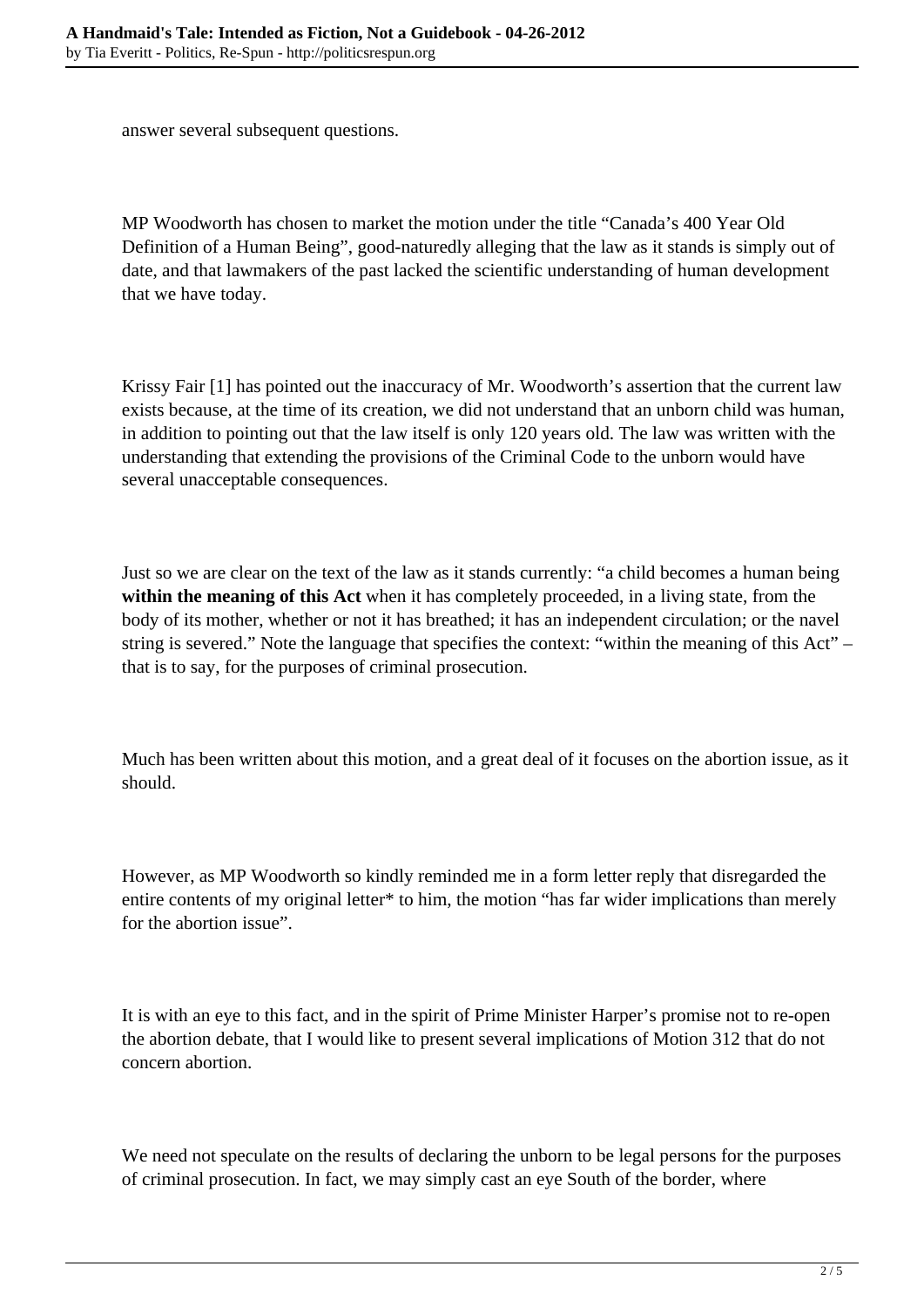"personhood" laws have been implemented in several states.

If the unborn are declared persons:

- Miscarriages would require full criminal investigations by the police, and could result in manslaughter convictions even in the case of no ill intent or wrongdoing. Personally, I think miscarrying a wanted pregnancy must be tragic enough without adding jail time to the mix. Consider the story of Christine Taylor, who was arrested for attempted homicide after feeling lightheaded and falling down while pregnant. **Wanting to ensure that no harm had come to her unborn child**, Taylor sought medical attention, which resulted in her arrest. [2] Laws declaring the unborn to be persons actively dissuade pregnant mothers from seeking help and making the best medical decisions for their pregnancies.
- Doctors would have the right to obtain legal custody of a fetus and, thus, a woman's body. Consider the story of Samantha Burton, who was forcibly confined to a hospital after **she had the audacity to request a second opinion on her physician's advice** of bed rest. Her forced hospitalization separated her from her two young children, and she miscarried while being confined in the hospital. [3] Laws declaring the unborn to be persons rob mothers of their right to obtain as much information as possible and make their own medical decisions.
- Certain forms of fertility treatment, including in vitro fertilization, would be made illegal.
- Women who take prescription drugs for any reason during pregnancy, even with the approval of their OB/GYN, may be charged with delivering drugs to a minor, or child abuse. Child abuse laws regarding narcotics, after all, do not allow administration of drugs not prescribed to the child if there is relatively low risk of harm: it's just illegal, and with good reason. Thus pregnant women may be forced to compromise their health and wellbeing during a pregnancy.
- Conversely, women who fail to take proper vitamins such as folic acid (perhaps because they did not know that they were pregnant) would be subject to criminal prosecution.
- Women struggling with addictions to drugs or smoking could be arrested for undergoing assistive treatment, or using products such as nicotine gum in an effort to live a healthier lifestyle during their pregnancy.
- Canada may be forced to outlaw life-saving treatment for ectopic pregnancies should the date of personhood be set early enough. Ectopic pregnancies, as I am sure you are aware, rarely result in viable births and, if left untreated, will often render the woman infertile or kill her. Treatment for preeclampsia (the leading cause of death for pregnant women) could also be made illegal.
- Doctors may force pregnant women to have major surgery such as Caesarian surgery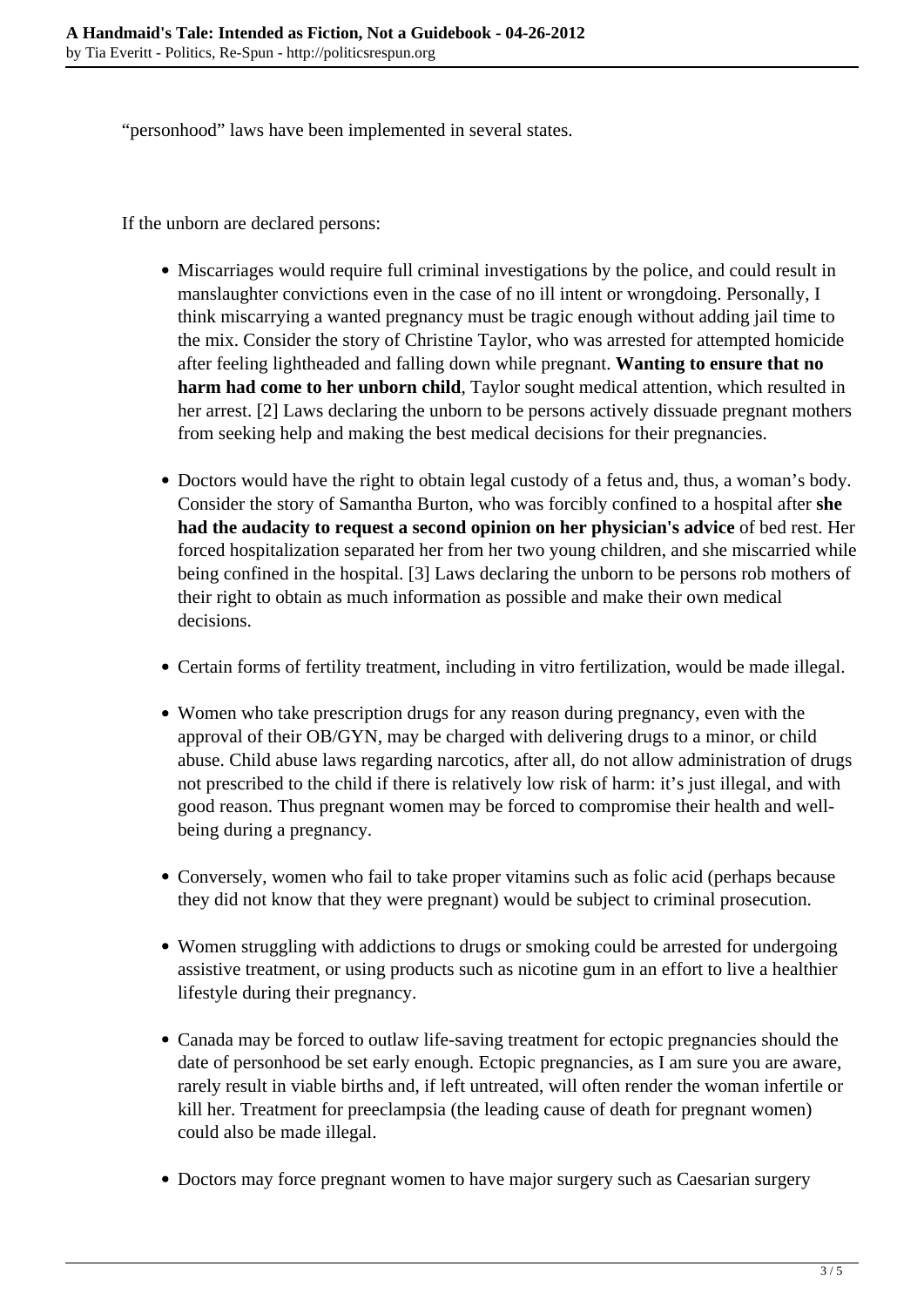against the pregnant woman's wishes, as was the case with Angela Carder (who died, along with the fetus) and Laura Pemberton [4]. Police may arrest pregnant women who have exercised their right to medical decision-making regarding pregnancy, labour and delivery.

These are just a handful of considerations. I encourage you to ponder them, regardless of where you stand on the abortion issue. This motion has implications for all pregnant women, not just those who would like to have abortions.

I think that the moment of birth is the easiest way to define a person in practical legal terms; if an unborn child is to be a person, Canada must presumably begin granting unborn children the full rights of citizenship the moment they are deemed persons. I wonder, will expecting mothers be able to declare unborn children as dependents for tax and other benefit purposes? Does this also include phasing out birth certificates and birth dates in favour of personhood dates?

Take a moment to consider your position… then regardless of what you decide, I encourage you to take action!

- Read Motion 312: [http://www.stephenwoodworth.ca/canadas-400-year-old-definition-of](http://www.stephenwoodworth.ca/canadas-400-year-old-definition-of-human-being/motion-312)[human-being/motion-312](http://www.stephenwoodworth.ca/canadas-400-year-old-definition-of-human-being/motion-312)
- Write to your MP: [http://www.parl.gc.ca/Parlinfo/Compilations/HouseOfCommons/MemberByPostalCode.as](http://www.parl.gc.ca/Parlinfo/Compilations/HouseOfCommons/MemberByPostalCode.aspx?Menu=HOC) [px?Menu=HOC](http://www.parl.gc.ca/Parlinfo/Compilations/HouseOfCommons/MemberByPostalCode.aspx?Menu=HOC)
- Share this post

\* I am aware that MP Woodworth's office must be very busy. But I was still surprised to receive a form letter reply that, among other things, thanked me for my "kind comments" and implored me to "promote the views we share with the utmost sensitivity and consideration toward those who disagree" and to publicly express my support for the motion. The email also included a package of media releases, a pro-Motion 312 flyer, and a similarly supportive petition that I could pass around. I was certainly polite, but I wouldn't have called my email *kind*, nor did I express any sort of support for the motion. In fact, I encouraged MP Woodworth to conduct a respectful debate in the House, and presented several arguments against the idea of striking a committee, in the hopes that he might decide to vote against his own motion. I assume my email was not read.

Abortion is ugly. It is sad that it continues to have to be an option, that not every child is wanted/able to be cared for/loved or healthy. Not all circumstances are equal, and it is essential that we continue to be given choice and control over our own reproductive decisions

Hopefully, I don't wake up to an unwanted name change when this is over. OfStephen is really